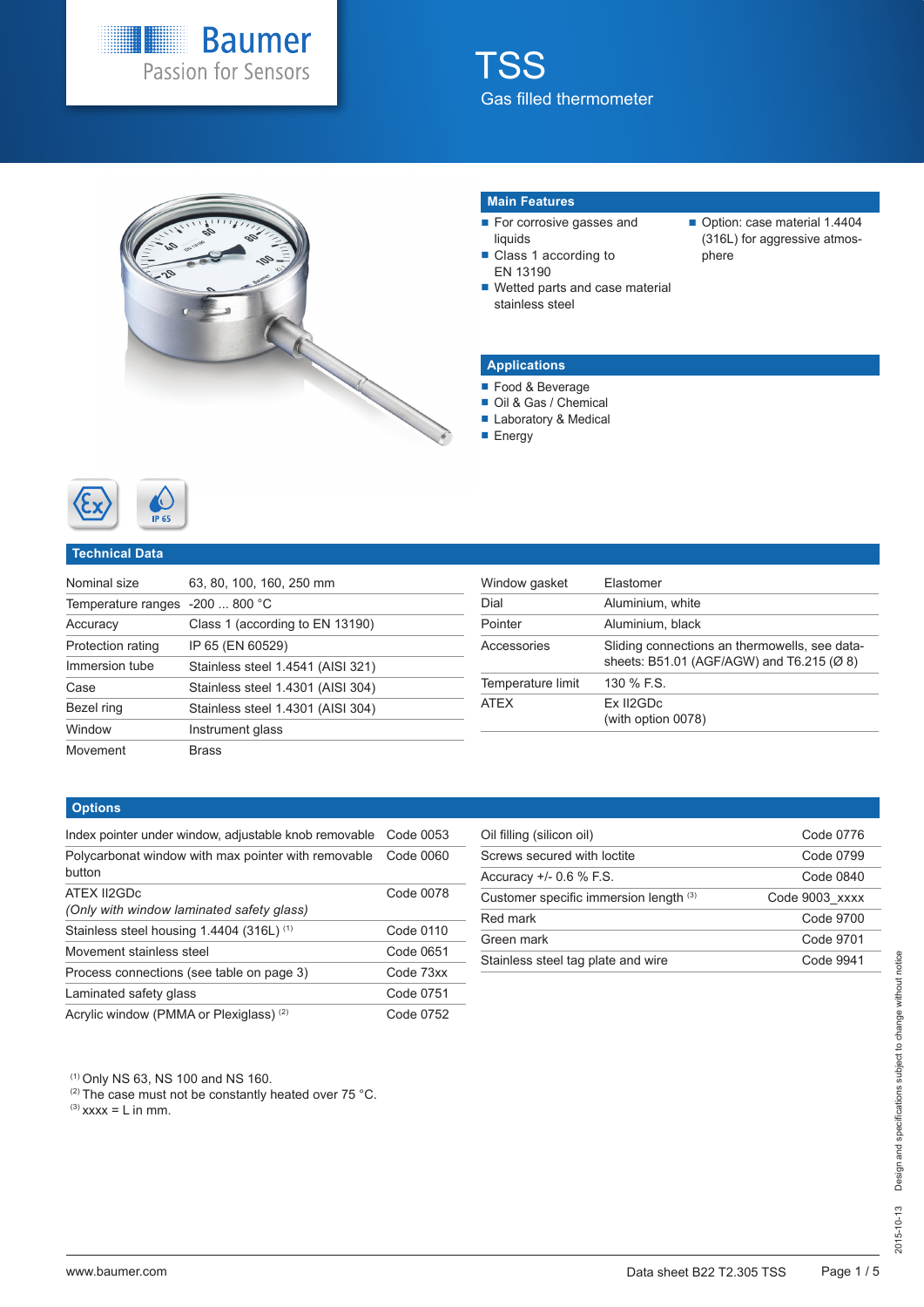

### **Dimensions in mm**





| <b>Dimensions</b> | <b>Diameter</b> |    |     |     |     |
|-------------------|-----------------|----|-----|-----|-----|
|                   | 63              | 80 | 100 | 160 | 250 |
| A                 | 63              | 83 | 101 | 161 | 252 |
| в                 | 38              | 37 | 45  | 45  | 55  |
| С                 | 13              | 13 | 13  | 13  | 13  |

## **Type F (Code 12)**





|                   | <b>Diameter</b> |    |     |     |     |
|-------------------|-----------------|----|-----|-----|-----|
| <b>Dimensions</b> | 63              | 80 | 100 | 160 | 250 |
| А                 | 65              | 83 | 101 | 161 | 252 |
| в                 | 38              | 37 | 45  | 45  | 55  |

### **Type E (Code 32)**



| <b>Dimensions</b> | <b>Diameter</b> |     |     |     |                |
|-------------------|-----------------|-----|-----|-----|----------------|
|                   | 63              | 80  | 100 | 160 | 250            |
| A                 | 65              | 83  | 101 | 161 | 252            |
| в                 | 41              | 40  | 51  | 51  | 57             |
| D                 | 86              | 110 | 132 | 196 | 285            |
| F                 | 5               | 5   | 5   | 5   | $\overline{2}$ |
| н                 | 3.5             | 4   | 5.5 | 6   | 6              |
| P                 | 75              | 95  | 116 | 178 | 270            |

### **Type A (Code 41)** Type F (Code 42)



| L      |        |                                    |    |     |
|--------|--------|------------------------------------|----|-----|
|        |        | $\overline{C}$                     |    |     |
| So<br> | 2<br>o | $\mathcal{S}_{\!\mathcal{O}\circ}$ | 55 | 112 |
|        | Ģ<br>T | 20 <sup>1</sup><br>Ø 15            |    |     |

| <b>Dimensions</b> | <b>Diameter</b> |    |     |     |     |
|-------------------|-----------------|----|-----|-----|-----|
|                   | 63              | 80 | 100 | 160 | 250 |
| А                 | 65              | 83 | 101 | 161 | 252 |
| в                 | 38              | 37 | 45  | 45  | 55  |
| С                 | 13              | 13 | 13  | 13  | 13  |



|                   | <b>Diameter</b> |    |     |     |     |
|-------------------|-----------------|----|-----|-----|-----|
| <b>Dimensions</b> | 63              | 80 | 100 | 160 | 250 |
| А                 | 65              | 83 | 101 | 161 | 252 |
| R                 | 38              | 37 | 45  | 45  | 55  |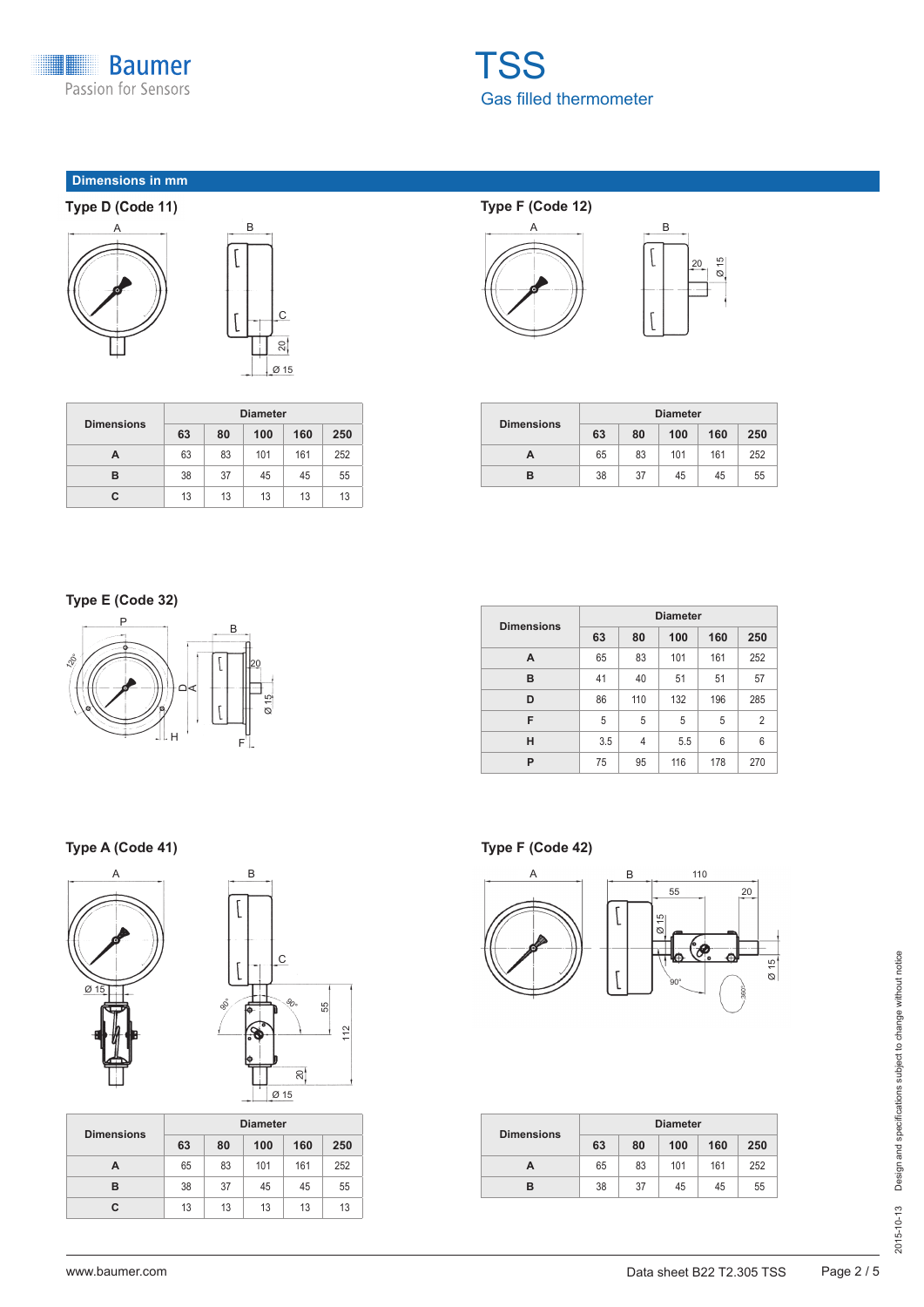

#### **Process connections**



Note: minimum immersion length: see table on page 4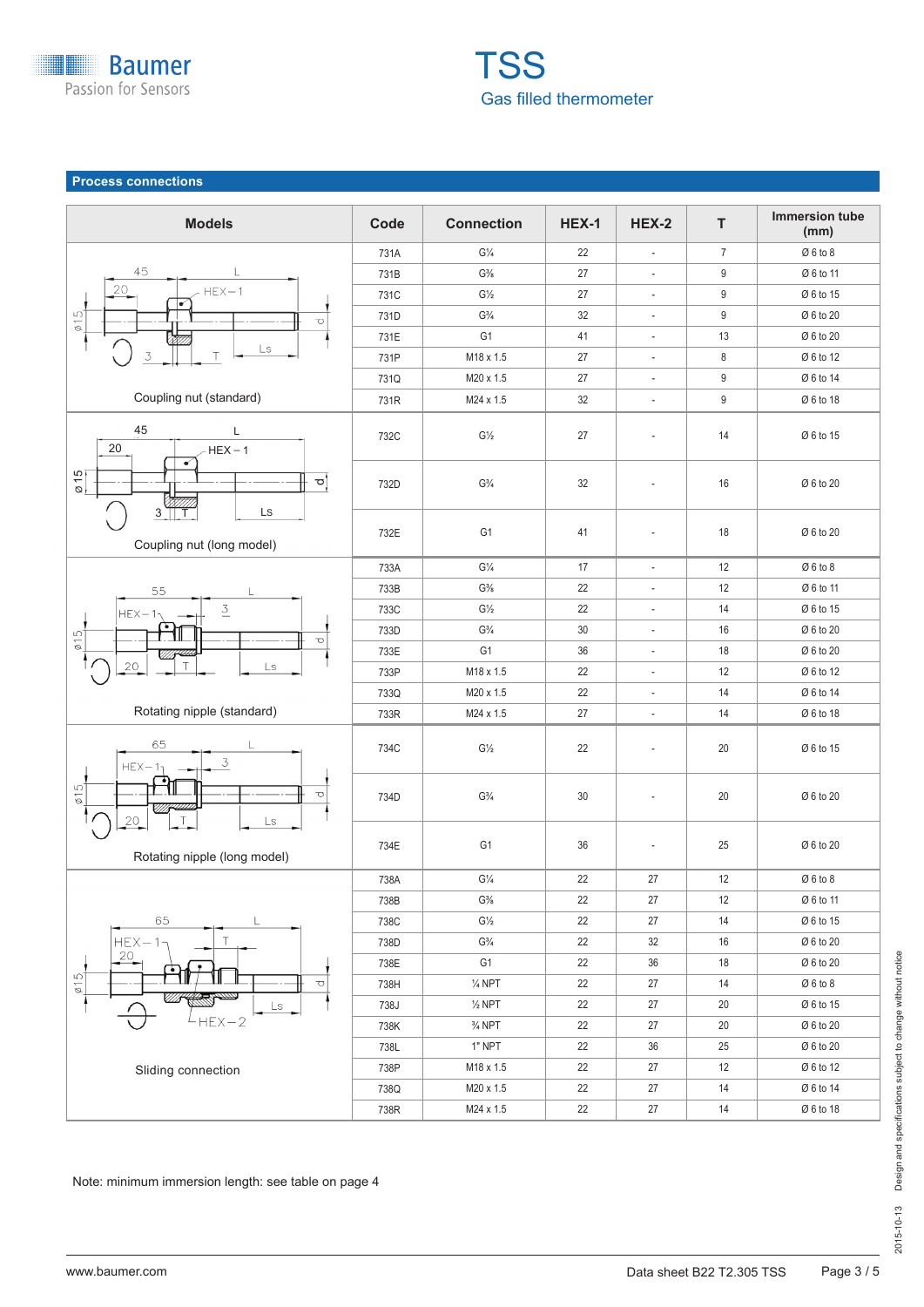### **Temperature ranges**

| °C<br>69T<br>$-200$<br>50<br>77T<br>-120<br>40<br>76T<br>$-100$<br>50<br>74T<br>$-80$<br>40<br>68T<br>-70<br>50<br><br>50T<br>$-60$<br>40<br>65T<br>$-40$<br>40<br>55T<br>$-30$<br>170<br>51T<br>$-30$<br>70<br>61T<br>-30<br>30<br><br>84T<br>$-20$<br>100<br>54T<br>$-20$<br>60<br>52T<br>40<br>$-20$<br>11T<br>60<br>0<br>27T<br>80<br>0<br>12T<br>100<br>0<br><b>20T</b><br>120<br>0<br>.<br>13T<br>160<br>0<br><b>22T</b><br>200<br>0<br>$\cdots$<br>14T<br>250<br>0<br>23T<br>300<br>0<br>15T<br>400<br>0<br>25T<br>500<br>0<br>16T<br>600<br>0<br><br>82T<br>800<br>0<br>30T<br>100<br>500 | Code | Range |  |
|---------------------------------------------------------------------------------------------------------------------------------------------------------------------------------------------------------------------------------------------------------------------------------------------------------------------------------------------------------------------------------------------------------------------------------------------------------------------------------------------------------------------------------------------------------------------------------------------------|------|-------|--|
|                                                                                                                                                                                                                                                                                                                                                                                                                                                                                                                                                                                                   |      |       |  |
|                                                                                                                                                                                                                                                                                                                                                                                                                                                                                                                                                                                                   |      |       |  |
|                                                                                                                                                                                                                                                                                                                                                                                                                                                                                                                                                                                                   |      |       |  |
|                                                                                                                                                                                                                                                                                                                                                                                                                                                                                                                                                                                                   |      |       |  |
|                                                                                                                                                                                                                                                                                                                                                                                                                                                                                                                                                                                                   |      |       |  |
|                                                                                                                                                                                                                                                                                                                                                                                                                                                                                                                                                                                                   |      |       |  |
|                                                                                                                                                                                                                                                                                                                                                                                                                                                                                                                                                                                                   |      |       |  |
|                                                                                                                                                                                                                                                                                                                                                                                                                                                                                                                                                                                                   |      |       |  |
|                                                                                                                                                                                                                                                                                                                                                                                                                                                                                                                                                                                                   |      |       |  |
|                                                                                                                                                                                                                                                                                                                                                                                                                                                                                                                                                                                                   |      |       |  |
|                                                                                                                                                                                                                                                                                                                                                                                                                                                                                                                                                                                                   |      |       |  |
|                                                                                                                                                                                                                                                                                                                                                                                                                                                                                                                                                                                                   |      |       |  |
|                                                                                                                                                                                                                                                                                                                                                                                                                                                                                                                                                                                                   |      |       |  |
|                                                                                                                                                                                                                                                                                                                                                                                                                                                                                                                                                                                                   |      |       |  |
|                                                                                                                                                                                                                                                                                                                                                                                                                                                                                                                                                                                                   |      |       |  |
|                                                                                                                                                                                                                                                                                                                                                                                                                                                                                                                                                                                                   |      |       |  |
|                                                                                                                                                                                                                                                                                                                                                                                                                                                                                                                                                                                                   |      |       |  |
|                                                                                                                                                                                                                                                                                                                                                                                                                                                                                                                                                                                                   |      |       |  |
|                                                                                                                                                                                                                                                                                                                                                                                                                                                                                                                                                                                                   |      |       |  |
|                                                                                                                                                                                                                                                                                                                                                                                                                                                                                                                                                                                                   |      |       |  |
|                                                                                                                                                                                                                                                                                                                                                                                                                                                                                                                                                                                                   |      |       |  |
|                                                                                                                                                                                                                                                                                                                                                                                                                                                                                                                                                                                                   |      |       |  |
|                                                                                                                                                                                                                                                                                                                                                                                                                                                                                                                                                                                                   |      |       |  |
|                                                                                                                                                                                                                                                                                                                                                                                                                                                                                                                                                                                                   |      |       |  |
|                                                                                                                                                                                                                                                                                                                                                                                                                                                                                                                                                                                                   |      |       |  |
|                                                                                                                                                                                                                                                                                                                                                                                                                                                                                                                                                                                                   |      |       |  |
|                                                                                                                                                                                                                                                                                                                                                                                                                                                                                                                                                                                                   |      |       |  |

| Code       | Range  |      |
|------------|--------|------|
|            | °F     |      |
| 68U        | $-100$ | 120  |
| <b>09U</b> | $-50$  | 120  |
| <b>08U</b> | $-40$  | 160  |
| <b>02U</b> | 0      | 200  |
| 03U        | 0      | 250  |
| 04U        | 0      | 300  |
| 05U        | 0      | 400  |
| 06U        | 0      | 500  |
| 20U        | 30     | 250  |
| 13U        | 30     | 320  |
| 22U        | 30     | 400  |
| 23U        | 30     | 580  |
| 15U        | 30     | 750  |
| <b>28U</b> | 100    | 800  |
| <b>29U</b> | 200    | 1000 |
|            |        |      |

| Code       | Range (double scale) |     |                |          |      |  |  |  |  |  |  |  |  |  |
|------------|----------------------|-----|----------------|----------|------|--|--|--|--|--|--|--|--|--|
|            | °C                   |     | $\overline{I}$ | °F       |      |  |  |  |  |  |  |  |  |  |
| 51V        | $-30$                | 70  | $\sqrt{2}$     | $-40$    | 160  |  |  |  |  |  |  |  |  |  |
| 68V        | $-70$                | 50  |                | $/ -100$ | 100  |  |  |  |  |  |  |  |  |  |
| 55V        | $-30$                | 170 | 1              | 0        | 350  |  |  |  |  |  |  |  |  |  |
| 11V        | 0                    | 60  | $\prime$       | 30       | 140  |  |  |  |  |  |  |  |  |  |
| <b>20V</b> | 0                    | 120 | I              | 30       | 250  |  |  |  |  |  |  |  |  |  |
| 13V        | 0                    | 160 | 1              | 30       | 320  |  |  |  |  |  |  |  |  |  |
| <b>14V</b> | 0                    | 250 | $\prime$       | 30       | 500  |  |  |  |  |  |  |  |  |  |
| 15V        | 0                    | 400 | 1              | 30       | 750  |  |  |  |  |  |  |  |  |  |
| <b>16V</b> | $\Omega$             | 600 | $\prime$       | 100      | 1100 |  |  |  |  |  |  |  |  |  |

#### **Minimum immersion length Ls (mm)**

| Immersion tube (mm)           | Ø6  | Ø8 | Ø9 | $Ø$ 10 | Ø <sub>11</sub> | Ø <sub>12</sub> | Ø <sub>14</sub> | Ø16 |  |
|-------------------------------|-----|----|----|--------|-----------------|-----------------|-----------------|-----|--|
| Temperature Span $\geq 80$ °C |     | 35 | 30 | 25     | 20              | 18              | 15              |     |  |
| Temperature Span $\geq 60$ °C | 120 | 60 | 45 | 35     | 30              | 25              | 20              |     |  |

Standard version with plain immersion tube (without process connection)